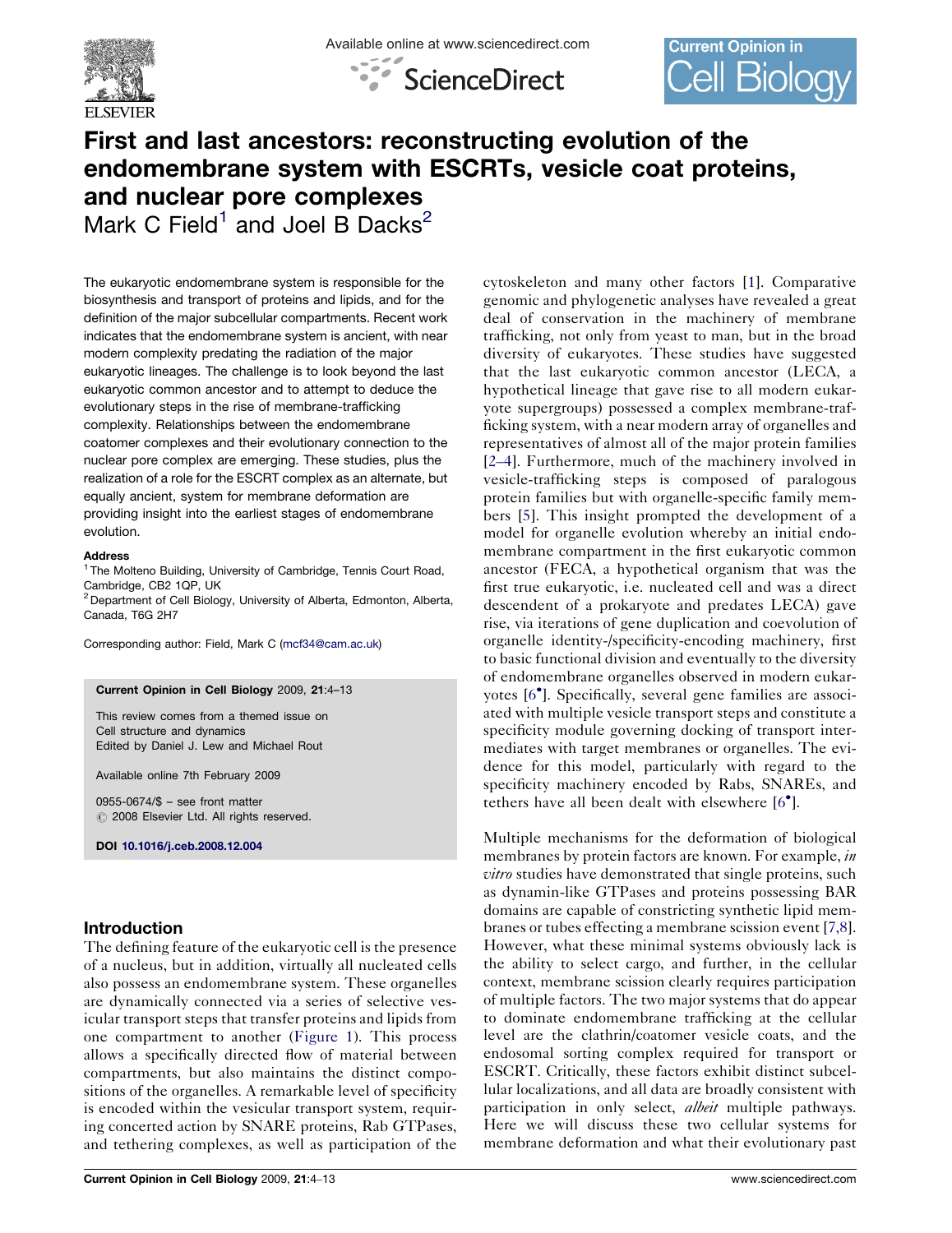

Vesicle coats in the eukaryotic cell. Stylized eukaryotic cell focused on the nucleus and major endomembrane compartments. Locations of the major coatomer complexes, adaptins (APs), and nuclear pore complex (NPC) are indicated by colored semicircles. MVB, multivesicular body; is the major location for the ESCRT system.

suggests about the history of membrane-trafficking organelles.

The major questions concerning the evolution of coatomer and ESCRT systems are fundamental. Firstly, how have these factors arisen and expanded to their modern complexity? Secondly, what was the original function of the vesicle coats and their protein components? In terms of membrane transport there are two competing views; that the nuclear membrane was the original membrane system, or that phagocytosis, and hence endocytosis, was the first membrane transport event [\[9,10\]](#page-7-0). Thirdly, at what point in eukaryotic evolution did these systems arise? The answer to this last issue is critical. Specifically, how broadly can mechanisms described in one lineage be applied across the eukaryotes, and what is the level of variation between membrane-trafficking systems at the deepest evolutionary levels? Recent improvements in genomic sampling of eukaryotic diversity and maturation of cell biology in several critical divergent organisms have contributed to a major advance in understanding the evolution of membrane trafficking.

## The ESCRT complexes: ancient systems for cytokinesis and endosomal sorting

Modification of surface receptors and other molecules by ubiquitin conjugation is an important endocytic mechanism [[11](#page-7-0)]. Ubiquitylated molecules are delivered to the multivesicular body (MVB), a late endocytic compartment functioning before lysosomal degradation. This pathway is responsible for receptor downregulation, antigen presentation, and is exploited by several viruses for assembly [[12](#page-7-0)]. Critically, inward budding of membrane creates vesicles contained within the endosomal membrane [[13\]](#page-7-0) and requires participation of the ESCRT complex (8). The ESCRT system consists of 5 subcomplexes, confusingly numbered 0, I, II, III, and III-associated, and together these comprise over 20 distinct polypeptides. With one major exception, these factors are well conserved across the eukaryotic lineage [\[14](#page-7-0)\*\*], indicating an origin predating the LECA ([Figure 2\)](#page-2-0). Most striking, ESCRT 0, which functions in recognition of ubiquitylated cargo, is opisthokontspecific, suggesting both a distinct recognition mechanism is present in the majority of eukaryotes and a later origin for this subcomplex. Clues to the manner in which the ESCRT system arose during eukaryotic evolution have been gained from several sources.

Firstly, most data suggest a modular ESCRT system architecture. Initial membrane targeting is achieved through recognition of endosomal phosphatidylinositol 3-phosphate (PI3P) and ubiquitin on the cargo polypeptides by Vps27p/Hrs, an ESCRT 0 subunit [\[15,16\]](#page-7-0). ESCRT 0 then recruits ESCRT I to endosomal compartments [[15](#page-7-0)]. Subsequent binding of ESCRT complexes II, III, and III-associated is required for the formation of inward-budding membranes. Finally the ESCRT complexes are disassembled by the AAA-ATPase Vps4 [[16\]](#page-7-0). Vps4 is also critical in the generation of inward-budding membrane structures.

Secondly, minimal ESCRT function, specifically membrane deformation, can be achieved by the III and IIIassociated complexes alone. Although the precise mech-

#### <span id="page-1-0"></span>Figure 1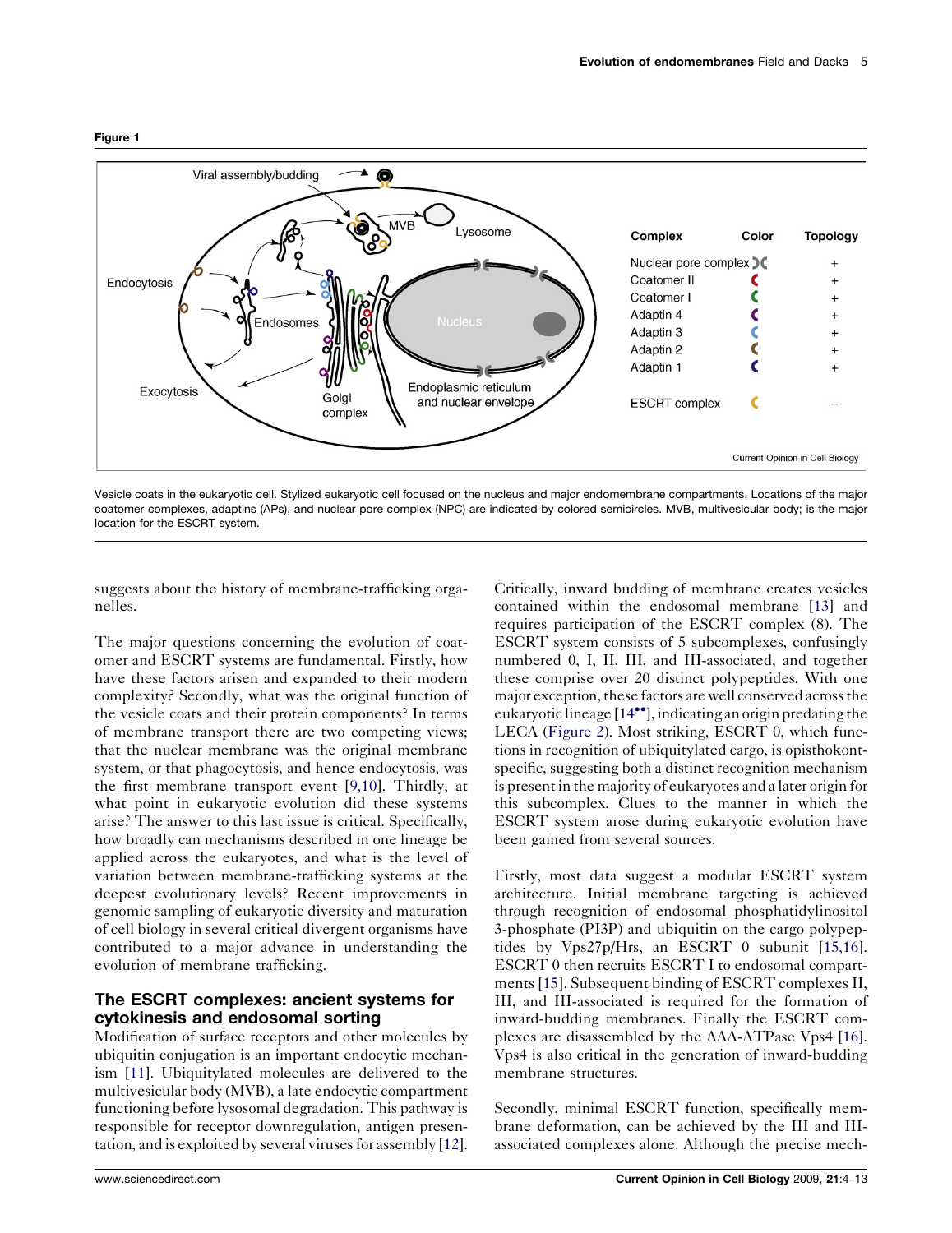<span id="page-2-0"></span>



From cell division to garbage disposal; evolution of the ESCRT system. Panel (a) evolutionary and functional context of ESCRT subcomplexes. Left schema: ESCRT III and III-associated appear very ancient and are common with the Archaea, while ESCRT I and II (blue) are shared by all eukaryotic lineages and therefore were present in the LECA. ESCRT 0 is specific to opisthokont taxa. Right schema: functions of ESCRT complexes. The earliest and most primitive function appears to be in cytokinesis, and evidence that this is retained between the eukaryotes and Archaea is now strong. ESCRT I and II are likely mainly involved in endocytic activities, suggesting that evolution of this complex co-opted the earlier ESCRT III system to a new role. Finally, the emergence of the ESCRT 0 complex may be important for increased levels of cargo selection or recognition; this final contention is not yet supported by experimental data. Arrow indicates evolutionary direction. Panel (b) evolutionary relationships between subunits of the ESCRT III and IIIassociated subcomplexes, noting the probable archaeal origin for the AAA-ATPase Vps4 and the Vps2 subfamily. Dotted line for the Snf7 family indicates uncertainty and no archeal homolog has been identified to date, and dotted line for CHMP7 N-terminal domain indicates uncertainty. Subunits are color-coded for ESCRT III in magenta and ESCRT III-associated in purple.

anism of membrane deformation is unknown, multiple copies of ESCRT III and III-associated factors can form lattices on the endosomal membrane [\[16](#page-7-0)]. Overexpression of ESCRT III factors Snf7/CHMP4 and Vps4 in mammalian tissue culture cells lead to protrusions of the

plasma membrane [\[17](#page-7-0)<sup>°</sup>]. This functionality is further supported by recent studies describing self-assembly in vitro into helical structures of ESCRT III proteins Vps2/CHMP2A, and Vps24/CHMP3, which may be disassembled by Vps4 [\[18](#page-8-0)]. Furthermore, ESCRT subcomplexes I and II are absent from multiple apicom-plexan lineages [[14](#page-7-0)<sup>••</sup>], but the expression of an ATPaseinactive Vps4 mutant in the apicomplexan Toxoplasma gondii results in MVB-like structures in the cytoplasm located close to early endosomes, consistent with the minimal ESCRT III and III-associated complexes in this organism being capable of biosynthesis of MVBlike structures and critically, membrane invagination [[19\]](#page-8-0). This model of a principle, membrane-deforming role for Vps2, Vps24, and Vps4 is considerably strengthened by recent evidence for both Vps4-like and Vps2 like family homologues in Archaea, consistent with an ancestral ESCRT function arising from these subunits, and remarkably, predating eukaryogenesis [[20](#page-8-0)<sup>••</sup>]. To date, no additional archaeal ESCRT factors have been identified.

Thirdly, the very recent discovery that ESCRT factors are associated with the mammalian midbody during cytokinesis has profound implications. Specifically, the ESCRT I (Vps23/Tsg101) and ESCRT III factors (Vps2/CHMP2, / Snf7/CHMP4, Vps60/CHMP5), Alix and Vps4 have all been localized to the midbody, in addition to their classical endosomal locations. Significantly, interactions with known midbody/cytokinesis factors have also been detected, strengthening the model that midbody localiz-ations of ESCRT factors is functionally relevant [\[21](#page-8-0)°[,22](#page-8-0)°°]. Further, dominant-negative Vps4 mutants inhibit the abscission step associated with the final steps of cytokinesis, suggesting a critical role for the ATPase in cell division. Most provocatively, recent evidence suggests that, in Archaea, participation of the Vps2/Vps4-related factors in cytokinesis is a conserved function. In contrast there is unlikely to be a role inMVB trafficking as a classical endocytosis system is absent from these organisms [[23\]](#page-8-0). These observations raise the exciting possibility that the original function of the ESCRT system has been glimpsed, allowing us to reconstruct evolution of both MVB biogenesis and cytokinesis beyond FECA and LECA.

The most parsimonious model for ESCRT evolution is therefore that a primordial complex comprised a single Snf7-like and Vps2-related ancestral factor, with the latter at least being derived from an archaeal protein that is involved in cell division. Because several ESCRT III and III-associated subunits are related, and comprise two families of proteins defined by the Snf7 and Vps2 domains (Figure 2) [\[11,15\]](#page-7-0), duplications of the ancestral Snf7 and Vps2 genes allowed functional diversification into ESCRT III and III-associated complexes. This occurred before LECA [[14](#page-7-0)<sup>\*\*</sup>]. The similarity in size and coiled-coil architecture of the Snf7 and Vps2 families may also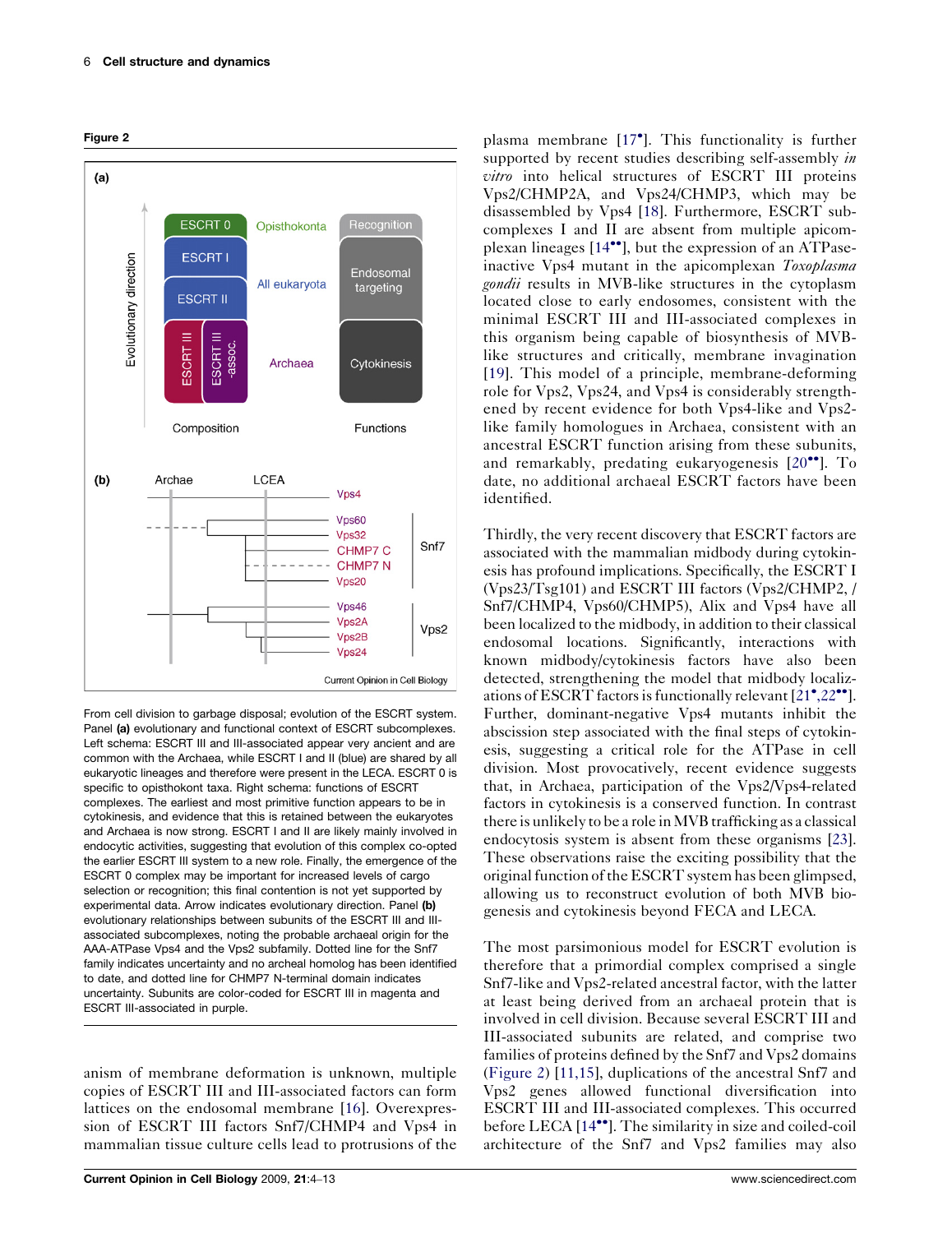suggest a so far undetected common ancestry for these factors. Additional duplications of Snf7 genes gave rise to Vps32 and Vps20 and two duplications producing first Vps2A and then Vps2B and Vps24  $[14\bullet]$  $[14\bullet]$ . Subsequent recruitment of ESCRT I and II subunits, predating the LECA, produced the general ESCRT system, with ESCRT 0 arising later in a lineage-specific manner. Critically, despite participation in endocytic trafficking, it appears that an ancestral role in cytokinesis has been retained, at least by some eukaryotic lineages. Nonetheless, the topology of ESCRT complex membrane deformation is positive, and production of cytosolic vesicles requires negative membrane curvature. A different system, the coatomer, which is able to deform membranes with just such topology, dominates the endomembrane system.

## Coatomers and adaptins

Multiple distinct vesicle coats are required for the movement of material between the compartments of the endomembrane system ([Figure 1](#page-1-0)). Coatomer complex two (COPII)-coated vesicles mediate anteriograde movement from the ER to the *cis*-Golgi, while COPI-coated-vesicles mediate transport of material in the opposite direction as well as movement of material through the Golgi body [\[5](#page-7-0)]. The clathrin/adaptin (AP) coats mediate transport in the endocytic and late secretory system, with AP 1 involved in trans-Golgi network (TGN) to endosomal trafficking, AP2 in endocytosis at the cell surface, AP3 involved primarily in endosomal transport, and AP4 involved in the movement of material from the TGN to the plasma membrane [[24](#page-8-0)]. AP1 and AP3 are also thought to be involved in endosomal to TGN transport [\[24](#page-8-0)]. Retromer is a multisubunit complex participating in retrograde transport and containing sorting nexins that bind PI3P-rich membranes and three Vps proteins that recognize cargo. AP1, AP3, and retromer all play similar roles, *albeit* each trafficking rather discrete cargo [[25](#page-8-0)]. In all cases, these vesicle coats are heteromeric complexes composed of at least five different proteins. Comparative genomics, as well as functional studies, has demonstrated the presence of the key components for each vesicle coat in a wide variety of eukaryotes [\[2,3,26,27](#page-7-0)]. This finding implies, with reasonable confidence, that these vesicle coats were each already present by the time of the LECA ([Figure 3\)](#page-5-0).

Despite their involvement in highly distinct trafficking pathways, these complexes of the coatomer class share a common mechanism of vesicle formation. While the details of retromer mechanism are less clear, for the COPI, COPII, and clathrin/AP coats, a small GTPase of the Arf/Sar family binds to the membrane of the organelle from which transport will take place, initiating the vesicle budding process. Both guanine-exchange factors (GEFs) and GTPase activating proteins (GAPs) facilitate the GTP cycle of Arf/Sar and serve to target the GTPase to the correct compartments. Cargo adaptors select proteins for transport via recognition of specific amino acid motifs and concentrate them in the vicinity of the burgeoning vesicle. Membrane deformation and scission then take place with the aid of additional coat proteins [\[5,28\]](#page-7-0). The vesicle then buds away and migrates to its target organelle. This commonality of mechanism could simply be the product of biophysical constraints on vesicle formation, that is there is only one way to make a vesicle. However, the alternate mechanism utilized by ESCRTs in MVB formation argues against that model. Instead, mechanistic similarity is the first piece of evidence implying homology between these seemingly disparate vesicle coats.

The second form of evidence comes directly from shared components and detectable sequence homology. Both the clathrin/AP and COPI coats employ an Arf protein as the nucleating GTPase [[5\]](#page-7-0). COPII uses Sar1, a GTPase most closely related to Arf. Both are the products of a gene duplication predating the LECA [[9\]](#page-7-0). Clathrin and components of both the COPI and COPII complexes all possess WD40 beta-propeller domains detectable by homology-searching algorithms [\[3](#page-7-0)]. More compellingly, however, the cargo adaptor subcomplex of COPI (F-COP) and the APs are all clearly related at the primary sequence level [[29\]](#page-8-0). The APs and F-COP are heterotetrameric complexes of two large, one medium, and one small subunit. Phylogenetic analysis of large and medium subunits has demonstrated that almost all of the gene duplications giving rise to the various complexes predate the LECA [\[30](#page-8-0)<sup>°</sup>[,31](#page-8-0)].

The final evidence for homology comes through tertiary structural studies. The large subunit components of the clathrin/AP, COPI, and COPII coats are composed of either alpha-solenoid, or beta-propellor domains, or a combination of both [[32](#page-8-0)- ]. Vps35, a major component of retromer, also possesses an alpha-solenoid structure [[33](#page-8-0)<sup>°</sup>]. As all of these components are involved in either membrane deformation or cargo selection, the common structure suggests homology beyond that detectable at primary structure level. This homology also appears to extend beyond the membrane-trafficking system in an intriguing way.

Specifically the alpha-solenoid, beta-propellor domain architecture is seen in at least two additional transport systems. Several components of intraflagellar transport (IFT), the IFT proteins, contain a beta-propellor domain at the N-terminus, followed by a Tpr helix–turn–helix configuration, related to the alpha-solenoid [[34\]](#page-8-0); there is also some rather weak sequence homology between several IFT subunits and coatomer components, while many IFT proteins themselves appear to have been present in the LECA [[35\]](#page-8-0). Mechanistically IFT is related to vesicle transport and requires participation of IFT27, a Rab-like small GTPase [\[36](#page-8-0)]. However, IFT itself is not a membrane-deforming event and IFT particles appear to move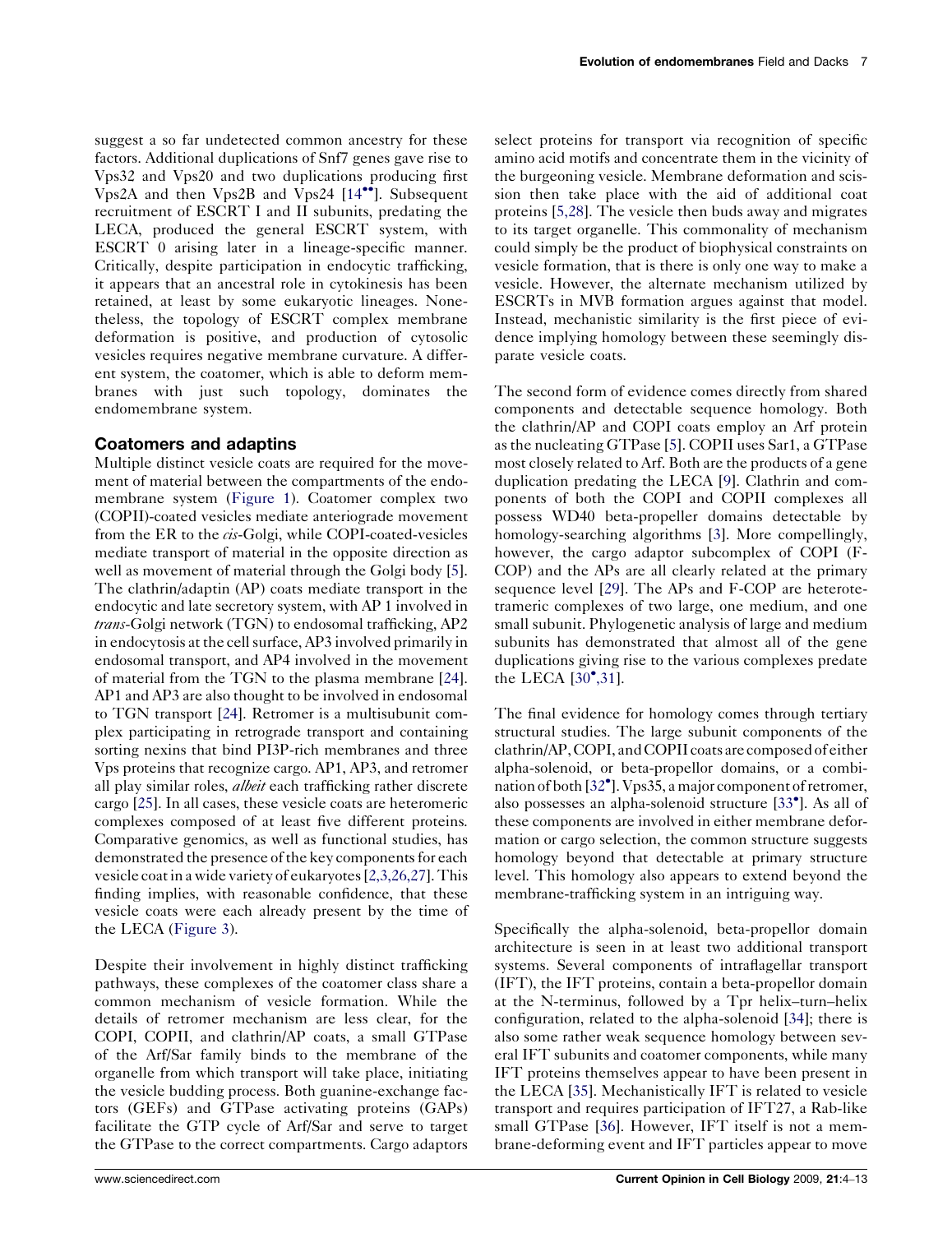along the pre-existing cilium or flagellar membrane. The evidence for structural similarity to coatomer is indirect and *in silico*, but highly intriguing. The second example, the nuclear pore complex, is supported by stronger data at this time, and is described in more detail below.

# The nuclear pore complex

Regardless of the scope of membrane trafficking in the LECA, eukaryotes are nucleated by definition. In modern eukaryotes a double-membrane nuclear envelope (NE) functions as a barrier between the nucleoplasm and the cytoplasm. The NE is punctured by nuclear pores traversing both membranes which are occupied by the nuclear pore complex (NPC). This  $\sim 50$  MDa structure mediates exchange between nucleoplasmic and cytoplasmic compartments. Morphologically, NPCs consist of a core containing eight spokes joined by rings and surrounding a central transport orifice. The NPC composition of  $\sim 30$ nucleoporins (NUPs) has been well defined for two opisthokonts, Saccharomyces cerevisiae [\[37](#page-8-0)] and Rattus norvegicus [\[38,39\]](#page-8-0).

Attempts to determine the NPC composition of additional species by *in silico* methods have been only partially successful. An early attempt concluded that the conserved core of the NPC was likely very limited, although a later study suggested a more extensive, but still restricted, level of conservation [\[40,41\]](#page-8-0). This would imply that the majority of NUPs likely arose after eukaryotic radiation and are lineage specific. However, an extreme level of divergence among even established NUP orthologs suggests that many factors have not been identified. One class of scaffold NUPs, constituting the bulk of NPC mass, form the NPC central tube. Most relevant here is the recognition that these scaffold NUPs contain only two definable tertiary folds, alpha-solenoid and beta-propeller domains [\[32](#page-8-0)<sup>°</sup>], an architecture remarkably similar to a subset of coatomer factors with precisely this arrangement; common ancestry is now suspected [\[42](#page-8-0)\*[,43](#page-8-0)\*]. Further, the beta-propeller protein, Sec13, is a constituent of both the NPC and COPII.

Nonetheless, the addition of an NPC composition from a divergent organism is vital for establishing the state of the NPC in the LECA, and has recently been achieved by deGrasse et al. by directly identifying candidate NUPs in the excavate Trypanosoma brucei. Combined proteomics, in silico structure prediction and localization identified the majority of trypanosome NUPs (JA DeGrasse, KN DuBois, D Devos, N Siegel, A Sali, MC Field, MP Rout, BT Chait, The establishment of nuclear pore complex architecture occurred early in evolution, unpublished data). Significantly, the trypanosome NPC shares a remarkable level of architectural and compositional similarity with the opisthokonts. While primary structures are indeed divergent, eukaryotes have retained a restricted NUP fold architecture, particularly within the scaffold

group. Concordance between number, molecular weight, and domain architecture of trypanosome and opisthokont scaffold NUPs is apparent. Given the evolutionary distance between these lineages, this evidence supports structural conservation of an NPC core scaffold, arguing for the establishment of the majority of the NPC before the LECA.

Without a complete survey from a divergent organism, the formal possibility that morphological similarities in NPC structure arose by convergent evolution, while unlikely, could not be discounted. Further, given structural relationships between opisthokont scaffold NUPs and coatomer subunits, the timing of divergence of NUPs and vesicle coats was unclear. Convergence can now be robustly rejected as a credible evolutionary pathway for these complexes, and data support a model for a common origin from a complex NPC, followed by extensive divergent evolution. It follows that the LECA likely possessed an NPC structurally analogous to the contemporary NPCs found in extant taxa ([Figures 3 and 4](#page-5-0)).

# From first to last eukaryotic common ancestors

The idea of a protocoatomer that evolved to give rise to the NPC, COPs, clathrin/AP and perhaps even retromer raises an interesting opportunity to look at evolution before the LECA. If the relationships between these coats can be deduced, then the corresponding relationships of their associated organelles may also be uncovered. Shared factors between coats are one way of establishing relationships. The model for organelle evolution by gene duplication and coevolution of specificity machinery provides another tractable method of investigation, by phylogenetic analysis. While the order of divergence of the protocoatomer families has not been established with confidence, some intermediate progress has been achieved. Striking sequence similarity between the F-COP and AP subunits suggests their closer homology relative to the other coats, yet phylogenetic analysis demonstrates clear separation between coatomer and AP clades. It is clear that AP1 and AP2 are most recent relatives with the beta-subunit being common to both complexes in LECA, and in many extant taxa; subsequent duplications producing AP1B and AP2B were the result of parallel evolution [[30](#page-8-0)<sup>°</sup>]. Analyses of SNAREs, Rabs, and endocytic cargo adaptors are also consistent with this pattern [[30](#page-8-0)°[,44\]](#page-8-0). Although all steps in the transition from a single to multiple endomembrane compartments have not been resolved, several interesting features have emerged ([Figure 4a](#page-6-0)):

First, as the NPC and COPII complexes share Sec13, and are located on a contiguous endomembrane compartment, these two complexes likely share close common ancestry. On the basis of current functions and location, their evolution would have been associated with differentiation in machinery and specialization of function into biosynthetic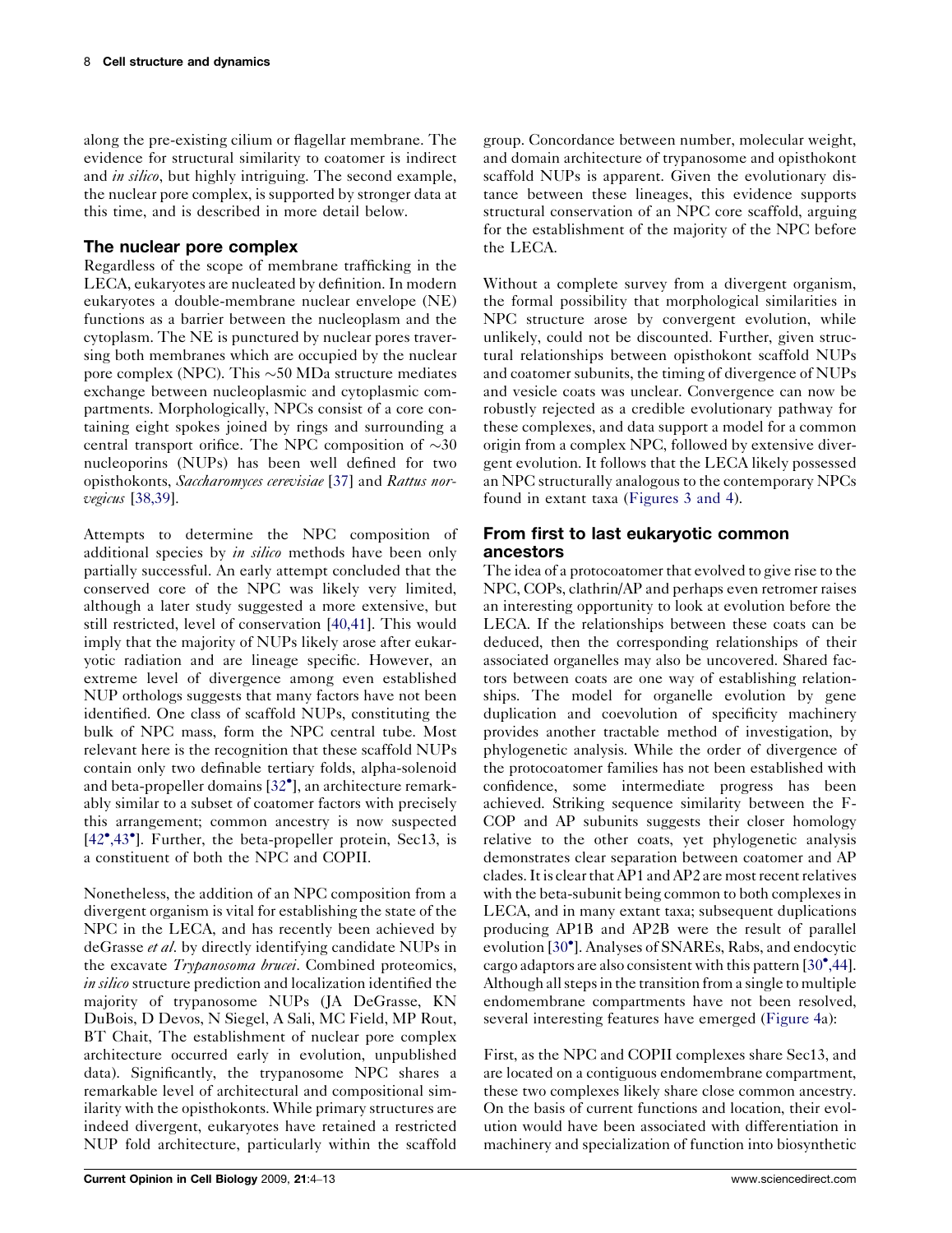<span id="page-5-0"></span>

Paralogous expansion and evolution of coat systems of many colors. Panel (a) coatomers, nuclear pore complexes (NPCs) and clathrin coat systems all contain proteins with a beta-propeller/alpha-solenoid architecture (in gray), and which likely represents basic building blocks for at least one class of membrane deformation complexes. Specificity, cargo selection, and interaction with other cellular systems in modern cells is in part provided by the presence of additional proteins within the coatomer complex (colored blocks; Rabs, SNAREs, tether factors, and additional proteins). However, this potentially modular configuration allows a route to the evolution of additional coats through paralogous duplication of the alpha/beta factors [Panel (b)]. Accumulation of mutations by the resulting paralogs facilitates interaction and recruitment with a distinct set of additional factors, leading to functional differentiation and ultimately the generation of distinct vesicle and/or organellar structures [Panel (c)]. Importantly, as coatomer, the NPC, and clathrin/ AP systems are widely distributed across the eukaryotes, the expansion of the vesicle coats, and hence the alpha/beta factors that define them, occurred before the LECA (gray bars). We assume that as endomembrane systems, and hence vesicle coats, appear restricted to the eukaryotes, that the alpha/beta coat configuration must have arisen in the FECA, and was elaborated during the transition period (see [Figure 4](#page-6-0)).

export and gated transport across the NE from an undifferentiated NE/endoplasmic reticulum organelle.

Second, COPI and clathrin/AP, which both utilize Arf as their GTPase and comprise components most recently derived from an ancestral subcomplex, that is F-COP and AP, must also share close common ancestry. On the basis of associations of these complexes with *cis*/intra-Golgi transport and TGN function, respectively, we speculate that this set of gene duplications was associated with differentiation of function of a primordial Golgi complex into cis-faces and trans-faces.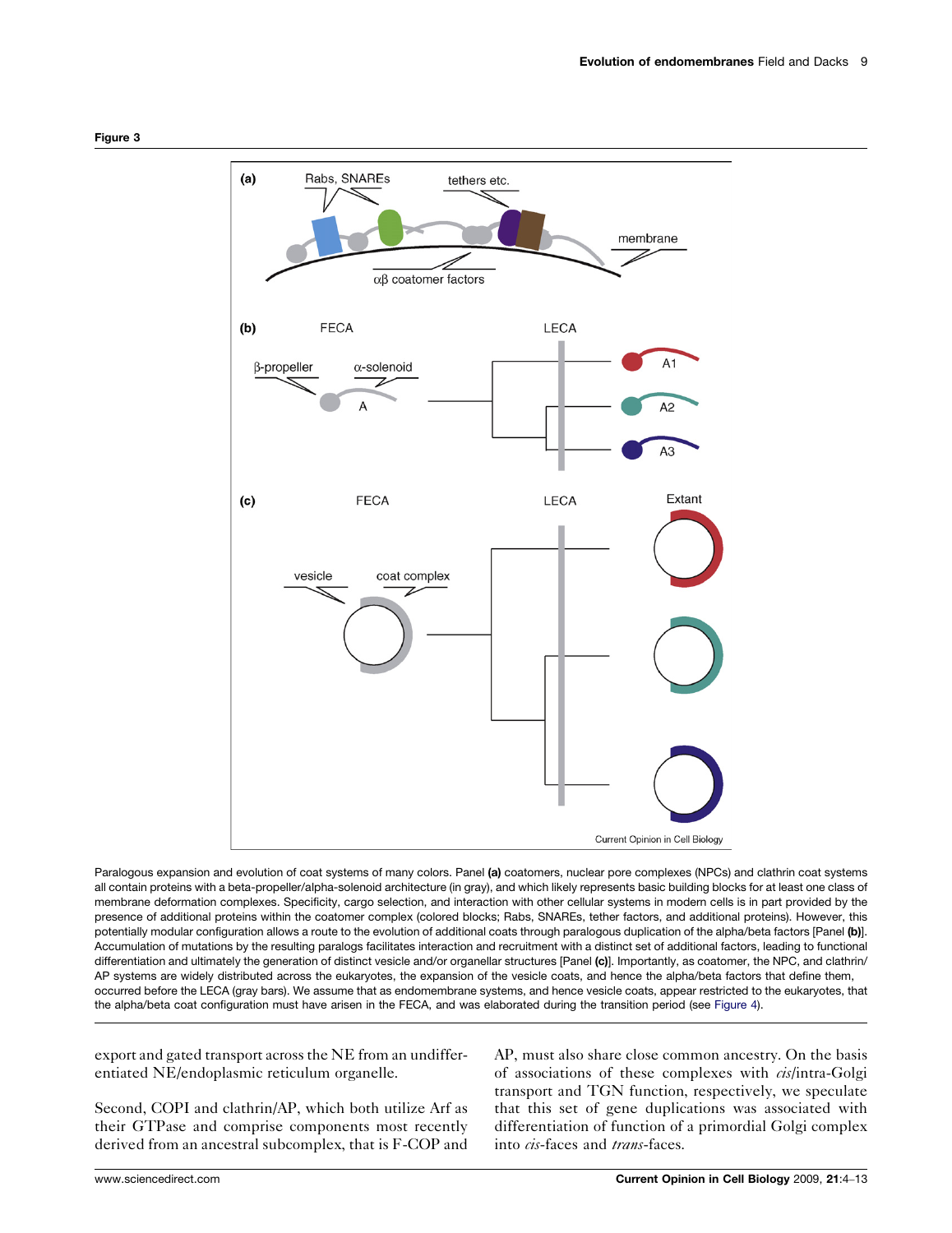<span id="page-6-0"></span>Third, AP1 and AP2 are closest relatives and were only partially differentiated in the LECA. Evolution of AP1 and AP2 may have been associated with recruitment of AP2 to endocytosis, because AP1, AP3, and AP4 are involved, at least to some degree, with trafficking at the TGN.

#### Figure 4



FECA to LECA and modern eukaryotic diversity: a highly stylized tree of life. Panel (a) likely evolutionary relationships between APs, vesicle coats and the NPC. Note an alternate topology, whereby the NPC diverged from the other complexes first, rather than being monophyletic with coatomer II, is also possible. It is essential to recognize that only a minority of subunits within these complexes likely share a common evolutionary origin. Panel (b) extant lineages are represented as the major supergroups, and in color. These all originated from the last common eukaryotic ancestor (LECA), which is now widely acknowledged to have been a sophisticated organism, and which surprisingly possessed many of the modern cellular-trafficking systems, and more importantly, the basic core in its entirety. The presence of a simpler cellular state, representing the first nucleated cell, but lacking many of the LECA's additional systems, is presumed here to have been the first common eukaryotic ancestor (FECA) and was a direct product of a prokaryotic lineage. Critically a transition period between FECA and LECA would presumably have given rise to many lineages (gray) that are not represented among modern eukaryotes. The chronological time between LECA and FECA may have been very brief or more protracted. Importantly, this view implies a single lineage breaking through to the next level of sophistication, reminiscent of the 'hopeful monster' paradigm, or an extreme case of punctuated equilibrium [[51](#page-9-0)–53].

Significantly this differentiation preceded elaboration of additional endocytic pathways as only the clathrin-dependent route appears present in the LECA [\[44](#page-8-0)].

There remains much more to learn from the evolution of protocoatomer families. Relative relationships between the coats described above with each other and to retromer are unclear. The point at which the ESCRTs were incorporated is not known, but the restricted role of ESCRTs compared to the dominant roles of the protocoatomer system potentially suggests that ESCRTs came later and hence may have been recruited to the late endosomal system following establishment of the basic pathway.

Most critically, these new data do not yet allow resolution of the contentious issue of the order of acquisition of phagocytosis and the NE in the protoeukaryote; attempts at using molecular phylogenetics to resolve this point have provided no resolution (Dacks and Field unpublished). Nonetheless, it does establish a model for further investigation, and places the debate in a molecular context. Investigations aimed at resolving the order of the other molecular complexes encoding organelle identity/ vesicle trafficking specificity, that is SNAREs, GAPs, and Rabs, will certainly help in the larger search for endomembrane origin and evolution.

Major systems for membrane deformation in a cellular context now appear restricted to either the protocoatomer or ESCRT systems. These systems were both fully present in the LECA and, because they do not appear to share common ancestry, the ability to produce membrane vesicles must have arisen on two separate occasions, from independent sources.

## **Challenges**

Our understanding of eukaryotic diversity has been revolutionized by genome sequencing, structural biology, increased activity in empirical analysis of divergent model organisms, and improved computation. These have facilitated reconstruction of the configurations of membranetrafficking systems across eukaryotes and the realization that major systems, including NPCs, a diversified endocytic pathway, the Golgi apparatus, MVBs, and the vesicle coat complexes were already present in the LECA. This conceptual organism was remarkably sophisticated, leading to suggestions of a revolutionary jump accompanying eukaryogenesis. This model requires coevolution of multiple systems and poses several critical questions.

Firstly, how much of the system is truly eukaryotespecific? Previously essentially all membrane-trafficking factors were viewed as unique to eukaryotes, but the clear recognition of dynamin [[45\]](#page-8-0), some ESCRT, and retromer components [\[20](#page-8-0)<sup>••</sup>[,46\]](#page-8-0) suggests prokaryotic ancestors. It remains to be seen as to how extensive prokaryotic origins may be, but it can be anticipated that even more detailed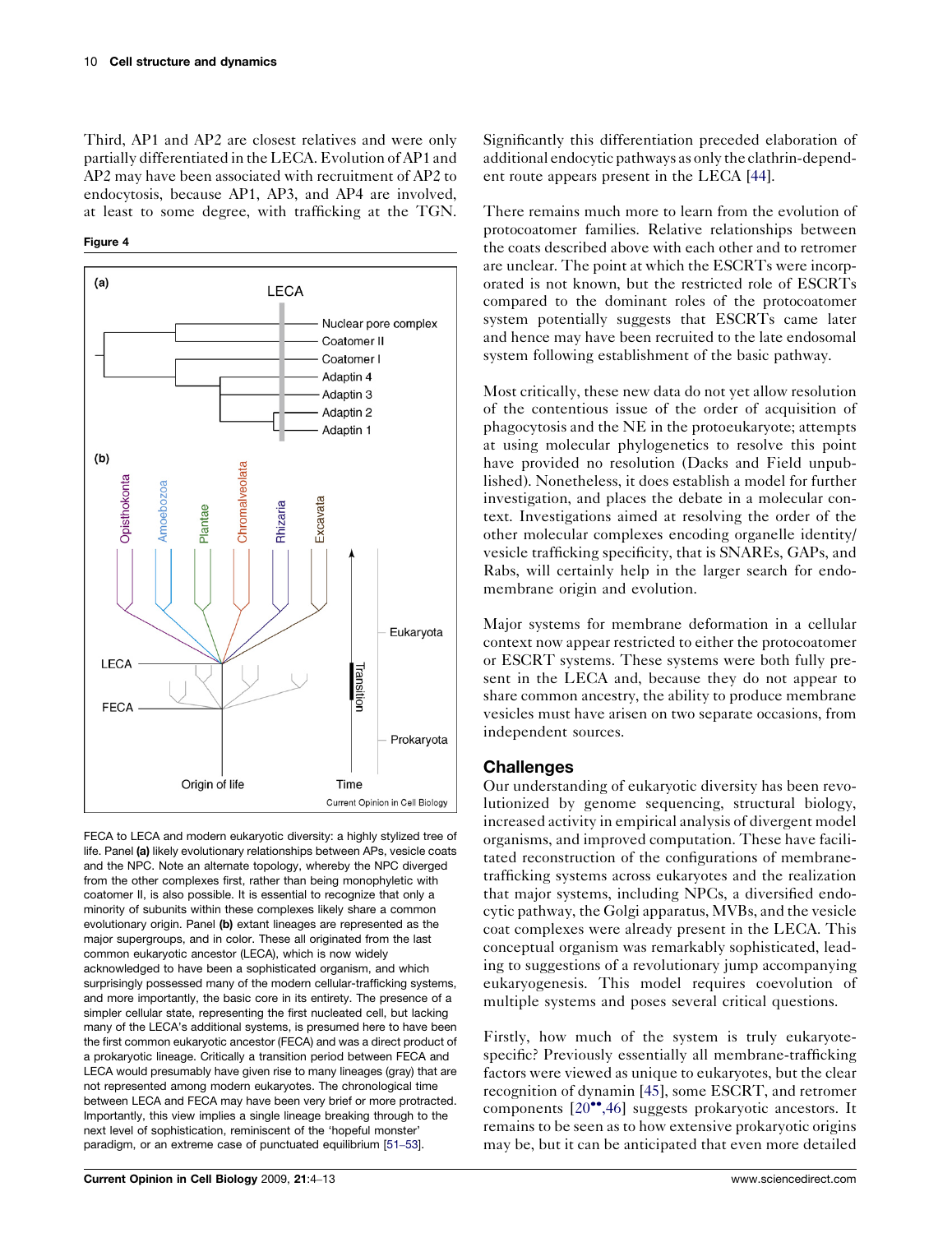<span id="page-7-0"></span>pre-LECA models for the origins of membrane trafficking will be possible in the future.

Secondly, the origins of specificity remain unaddressed. Although the manner in which Rab and SNARE proteins arose by paralagous expansion is clear, the precise mechanisms and levels of conservation between different transport steps remain unclear. The possibility of a module able to swap out components to generate novel specificity is interesting, but requires experimental validation [[47\]](#page-8-0).

Thirdly, what evolutionary drivers underpin evolution of the endomembrane system? Clearly the basic configuration is remarkably robust, being retained by essentially all taxa, but examples of extreme expansion (e.g. Trichomonas [\[48,49](#page-8-0)]), multiple lineage-specific expansions (e.g. Rab5 [\[30](#page-8-0)<sup>°</sup>] or exocytotic SNAREs [\[50](#page-9-0)]), lineage-specific innovations (caveolin, ESCRT 0 [14\*\*,35]), and secondary losses (Rab4) are common [\[44](#page-8-0)]. In some cases multicellularity is a likely contributory factor, but in others the primary cause is less clear; detailed dissection and comparisons of such systems where, for example, opisthokonts possess additional factors compared to other taxa will be essential.

Fourthly, what were the original functions of these systems before the LECA? For example the ESCRT system is involved in cytokinesis, but for coatomer an ancestral function is unclear. This is especially relevant to the debate concerning the order of acquisition of the nucleus, the advent of phagocytosis/membrane trafficking, and other systems within the protoeukaryote.

Finally, how big was the evolutionary jump associated with eukaryogenesis and is it necessary to invoke a massive cellular revolution occurring in a short period of time [\[51](#page-9-0)– [54\]](#page-9-0) [Figure 4?](#page-6-0) It is unclear when this occurred; life on Earth began  $\sim$ 3.5 Bya, and recognizable eukaryotes, that may be assigned to recognizable extant lineages date back at least 1.2 billion years [[54\]](#page-9-0). Unclassifiable eukaryotic fossils are up to 500 million years older still, providing a protracted chronological period during which such a transition could have occurred. While the concept of the LECA is well supported by multiple lines of evidence, understanding how the first common eukaryotic ancestor arose from, and its relationship with, prokaryotes is less clear. As the duration of the transition is unknown, potentially FECA could have given rise to many lineages that were then outcompeted by LECA and its descendants [\(Figure 4](#page-6-0)b). In such a scenario FECA could have been a very much simpler system, allowing a more gradual acquisition or elaboration of the endomembrane system.

### Acknowledgements

Much of the work from the authors' laboratory has been funded by the Wellcome Trust, which is gratefully acknowledged. We are indebted to Michael P Rout, Brian T Chait (The Rockefeller University), and Nicholas Butterfield (The University of Cambridge) for discussions.

### References and recommended reading

Papers of particular interest, published within the period of review, have been highlighted as:

- of special interest
- •• of outstanding interest
- 1. Cai H, Reinisch K, Ferro-Novick S: Coats, tethers, Rabs, and SNAREs work together to mediate the intracellular destination of a transport vesicle. Dev Cell 2007, 12:671-682.
- 2. Dacks JB, Doolittle WF: Reconstructing/deconstructing the earliest eukaryotes: how comparative genomics can help. Cell 2001, 107:419-425.
- 3. Dacks JB, Field MC: Eukaryotic cell evolution from a genomic perspective: the endomembrane system. In Organelles, Genomes and Eukaryote Phylogeny: An Evolutionary Synthesis in the Age of Genomics. Edited by Hirt RP, Horner DS. CRC Press; 2004:309-334.
- 4. Hartman H, Fedorov A: The origin of the eukaryotic cell: a genomic investigation. Proc Natl Acad Sci U S A 2002, 99:1420-1425.
- 5. Bonifacino JS, Glick BS: The mechanisms of vesicle budding and fusion. Cell 2004, 116:153-166.
- 6. Dacks JB, Field MC: Evolution of the eukaryotic membranetrafficking system: origin, tempo and mode. J Cell Sci 2007,
- -120:2977-2985. This hypothesis article rallied the evidence for a mechanism of auto-

genous organelle evolution whereby gene duplication coupled with coevolution of multiple identity–specificity-encoding proteins or organelles drove the rise in complexity within the endomembrane system.

- 7. Peter BJ, Kent HM, Mills IG, Vallis Y, Butler PJ, Evans PR, McMahon HT: BAR domains as sensors of membrane curvature: the amphiphysin BAR structure. Science 2004, 303:495-499.
- 8. Takei K, Slepnev VI, Haucke V, De Camilli P: Functional partnership between amphiphysin and dynamin in clathrinmediated endocytosis. Nat Cell Biol 1999, 1:33-39.
- 9. Jekely G: Small GTPases and the evolution of the eukaryotic cell. Bioessays 2003, 25:1129-1138.
- 10. Cavalier-Smith T: The phagotrophic origin of eukaryotes and phylogenetic classification of Protozoa. Int J Syst Evol Microbiol 2002, 52:297-354.
- 11. Williams RL, Urbe S: The emerging shape of the ESCRT machinery. Nat Rev Mol Cell Biol 2007, 8:355-368.
- 12. Welsch S, Muller B, Krausslich HG: More than one door budding of enveloped viruses through cellular membranes. FEBS Lett 2007, 581:2089-2097.
- 13. Razi M, Futter CE: Distinct roles for Tsg101 and Hrs in multivesicular body formation and inward vesiculation. Mol Biol Cell 2006, 17:3469-3483.
- 14. Leung KF, Dacks JB, Field MC: Evolution of the multivesicular -body ESCRT machinery; retention across the eukaryotic lineage. Traffic 2008, 9:1698-1716.

Demonstration of ESCRT complexes I, II, III, and III-associated as ancient, ESCRT 0 as opisthokont-specific, and functional conservation in ESCRTs in divergent taxa.

- 15. Hurley JH, Emr SD: The ESCRT complexes: structure and mechanism of a membrane-trafficking network. Annu Rev Biophys Biomol Struct 2006, 35:277-298.
- 16. Nickerson DP, Russell MR, Odorizzi G: A concentric circle model of multivesicular body cargo sorting. EMBO Rep 2007, 8:644-650.
- 17. Hanson PI, Roth R, Lin Y, Heuser JE: Plasma membrane
- deformation by circular arrays of ESCRT-III protein filaments. J Cell Biol 2008, 180:389-402.

Spectacular demonstration that Snf7, in concert with Vps4, can lead to positive topology membrane deformation by overexpression in mammalian cells and 3D electron microscopy. This is consistent with the concept that these factors can act at the plasma membrane to bring about membrane scission.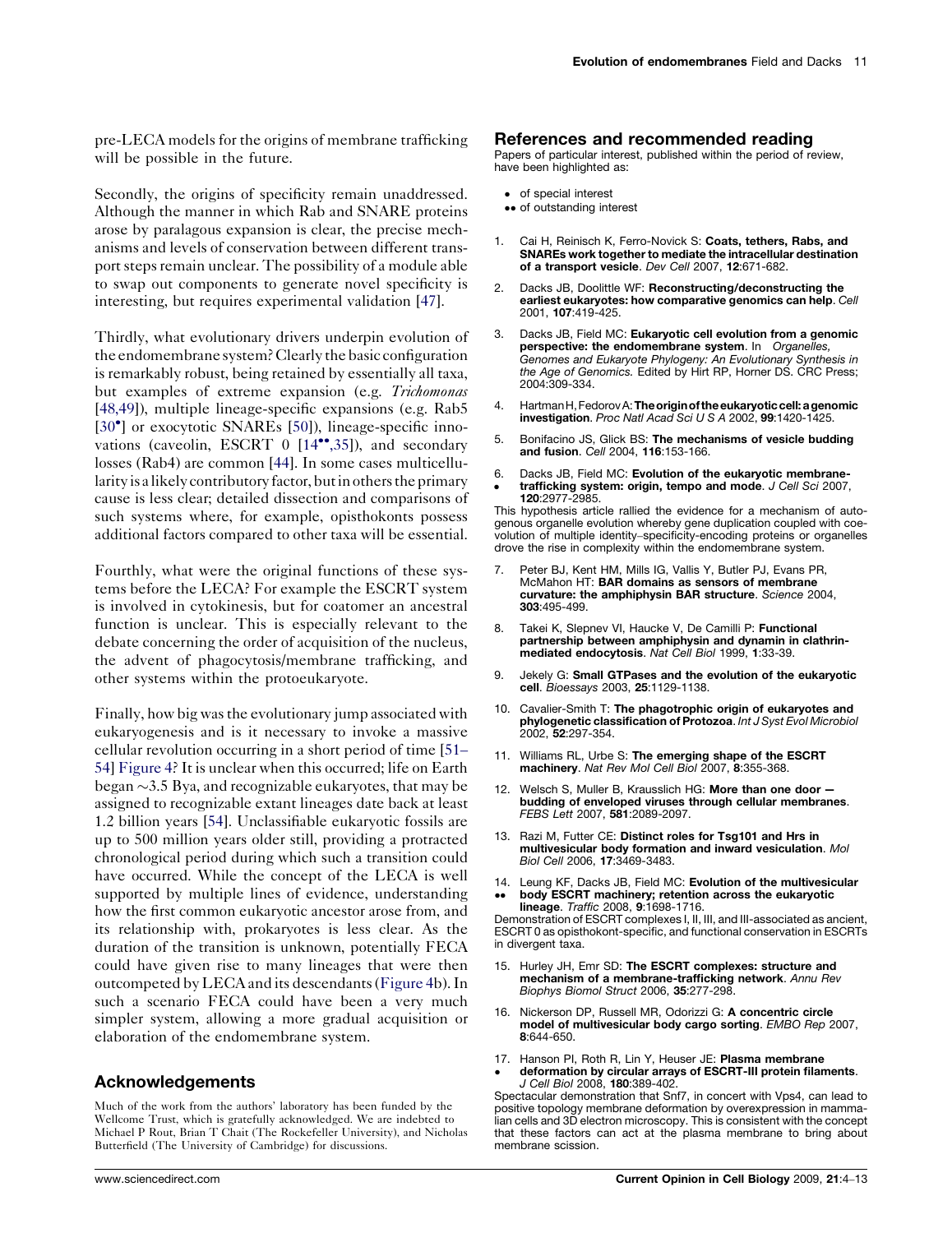- <span id="page-8-0"></span>18. Lata S, Schoehn G, Jain A, Pires R, Piehler J, Gottlinger HG, Weissenhorn W: Helical structures of ESCRT-III are disassembled by VPS4. Science 2008, 321:1354-1357.
- 19. Yang M, Coppens I, Wormsley S, Baevova P, Hoppe HC,<br>Joiner KA: **The** *Plasmodium falciparum* **Vps4 homolog** mediates multivesicular body formation. J Cell Sci 2004, 117:3831-3838.
- 20. Obita T, Saksena S, Ghazi-Tabatabai S, Gill DJ, Perisic O, Emr SD,
- $\bullet$  $\bullet$ Williams RL: Structural basis for selective recognition of ESCRT-III by the AAA ATPase Vps4. Nature 2007, 449:735-739.

This paper not only reports the structural basis for interaction of two critical pieces of the ESCRT III and ESCRT III-associated complexes (Vps2 and Vps4), but also demonstrates that they are homologous to several widely distributed archael proteins. This provides a plausible explanation for the origin of the ESCRT system in eukaryotes.

21.

21. Morita E, Sandrin V, Chung HY, Morham SG, Gygi SP,<br>● Rodesch CK, Sundquist WI: **Human ESCRT and ALIX proteins** interact with proteins of the midbody and function in cytokinesis. EMBO J 2007, 26:4215-4227.

Further evidence for a broad representation of ESCRT factors in cytokinesis in metazoan cells.

22.  $\bullet\bullet$ Carlton JG, Martin-Serrano J: Parallels between cytokinesis and retroviral budding: a role for the ESCRT machinery. Science 2007, 316:1908-1912.

Demonstration of multiple ESCRT factors located at the mammalian midbody during cytokinesis. The factors localized include ESCRT I and II factors, hence beyond the putative Archaeal cell division complex. Also demonstrate role of Vps4 in cytokinesis and scission.

- 23. Samson RY, Obita T, Freund SM, Williams RL, Bell SD: A role for the ESCRT system in cell division in archaea. Science 2008, 322:1710-1713.
- 24. Robinson MS: Adaptable adaptors for coated vesicles. Trends Cell Biol 2004, 14:167-174.
- 25. Seaman MN: Recycle your receptors with retromer. Trends Cell Biol 2005, 15:68-75.
- 26. Damen E, Krieger E, Nielsen JE, Eygensteyn J, van Leeuwen JE: The human Vps29 retromer component is a metallophosphoesterase for a cation-independent mannose 6 phosphate receptor substrate peptide. Biochem J 2006, 398:399-409.
- 27. Nakada-Tsukui K, Saito-Nakano Y, Ali V, Nozaki T: A retromerlike complex is a novel Rab7 effector that is involved in the transport of the virulence factor cysteine protease in the enteric protozoan parasite Entamoeba histolytica. Mol Biol Cell 2005, 16:5294-5303.
- 28. Gurkan C, Stagg SM, Lapointe P, Balch WE: The COPII cage: unifying principles of vesicle coat assembly. Nat Rev Mol Cell Biol 2006, 7:727-738.
- 29. Duden R, Griffiths G, Frank R, Argos P, Kreis TE: Beta-COP, a 110 kd protein associated with non-clathrin-coated vesicles and the Golgi complex, shows homology to beta-adaptin. Cell 1991, 64:649-665.
- 30. Dacks JB, Poon PP, Field MC: Phylogeny of endocytic  $\bullet$ components yields insight into the process of nonendosymbiotic organelle evolution. Proc Natl Acad Sci U S A 2008, 105:588-593.

This article provided an example of the mechanism of autogenous organelle evolution in progress and is the first example of a cellular system for which the ancestral eukaryote can be deemed more primitive or simpler than many extant eukaryotes.

- 31. Elde NC, Morgan G, Winey M, Sperling L, Turkewitz AP:<br>**Elucidation of clathrin-mediated endocytosis in** *Tetrahymena* reveals an evolutionarily convergent recruitment of dynamin. PLoS Genet 2005, 1:e52.
- 32. Devos D, Dokudovskaya S, Alber F, Williams R, Chait BT, Sali A,
- $\bullet$ Rout MP: Components of coated vesicles and nuclear pore complexes share a common molecular architecture. PLoS Biol 2004, 2:e380.

Proposal of the protocoatomer theory. This paper provided the first solid evidence for homology between the NPC and three major vesicle coats, on the basis of secondary structural evidence. This potentially unites the major negative topology membrane deformation systems into a single family.

33. Hierro A, Rojas AL, Rojas R, Murthy N, Effantin G, Kajava AV, -Steven AC, Bonifacino JS, Hurley JH: Functional architecture of the retromer cargo-recognition complex. Nature 2007, 449:1063-1067.

This paper provided structural evidence that Vps35 possesses an alphasolenoid tertiary structure, thus opening the possibility that retromer is homologous to the other protocoatomer-derived vesicle coats and extending the evolutionary scope of this concept still further.

- 34. Cole DG: The intraflagellar transport machinery of Chlamydomonas reinhardtii. Traffic 2003, 4:435-442.
- 35. Jékely G, Arendt D: Evolution of intraflagellar transport from coated vesicles and autogenous origin of the eukaryotic cilium. Bioessays 2006, 28:191-198.
- 36. Qin H, Wang Z, Diener D, Rosenbaum J: Intraflagellar transport protein 27 is a small G protein involved in cell-cycle control. Curr Biol 2007, 17:193-202.
- 37. Rout MP, Aitchison JD, Suprapto A, Hjertaas K, Zhao Y, Chait BT: The yeast nuclear pore complex: composition, architecture, and transport mechanism. J Cell Biol 2000, 148:635-651.
- 38. Cronshaw JM, Krutchinsky AN, Zhang W, Chait BT, Matunis MJ: Proteomic analysis of the mammalian nuclear pore complex. J Cell Biol 2002, 158:915-927.
- 39. Suntharalingam M, Wente SR: Peering through the pore: nuclear **pore complex structure, assembly, and function**. *Dev Cell* 2003,<br>**4**:775-789.
- 40. Bapteste E, Charlebois RL, MacLeod D, Brochier C: The two tempos of nuclear pore complex evolution: highly adapting proteins in an ancient frozen structure. Genome Biol 2005, 6:R85.
- 41. Mans BJ, Anantharaman V, Aravind L, Koonin EV: Comparative genomics, evolution and origins of the nuclear envelope and nuclear pore complex. Cell Cycle 2004, 3:1612-1637.
- 42. Alber F, Dokudovskaya S, Veenhoff LM, Zhang W, Kipper J,
- -Devos D, Suprapto A, Karni-Schmidt O, Williams R, Chait BT, Sali A, Rout MP: The molecular architecture of the nuclear pore complex. Nature 2007, 450(7170):695-701.

Model for the yeast nuclear pore complex derived from multiple experimental approaches. Notes presence of tandem duplication in nucleoporin genes and provides framework for further architectural/functional analysis. Rigorously establishes concept of a conserved alpha/beta secondary structure scaffold.

- 43. Alber F, Dokudovskaya S, Veenhoff LM, Zhang W, Kipper J,
- -Devos D, Suprapto A, Karni-Schmidt O, Williams R, Chait BT,<br>Rout MP, Sali A: **Determining the architectures of** macromolecular assemblies. Nature 2007, 450(7170):683-694.
- 44. Field MC, Gabernet-Castello C, Dacks JB: Reconstructing the evolution of the endocytic system: insights from<br>genomics and molecular cell biology. Adv Exp Med Biol 2007, 607:84-96.
- 45. Low HH, Lowe J: A bacterial dynamin-like protein. Nature 2006, 444:766-769.
- 46. Collins BM, Skinner CF, Watson PJ, Seaman MN, Owen DJ: Vps29 has a phosphoesterase fold that acts as a protein interaction scaffold for retromer assembly. Nat Struct Mol Biol 2005, 12:594-602.
- 47. Dacks JB, Peden AA, Field MC: Evolution of specificity in the eukaryotic endomembrane system. Int J Biochem Cell Biol 2009, 41:330-340.
- 48. Lal K, Field MC, Carlton JM, Warwicker J, Hirt RP: Identification of a very large Rab GTPase family in the parasitic protozoan Trichomonas vaginalis. Mol Biochem Parasitol 2005, 143:226-235.
- 49. Carlton JM, Hirt RP, Silva JC, Delcher AL, Schatz M, Zhao Q, Wortman JR, Bidwell SL, Alsmark UC, Besteiro S et al.: Draft genome sequence of the sexually transmitted pathogen Trichomonas vaginalis. Science 2007, 315:207-212.